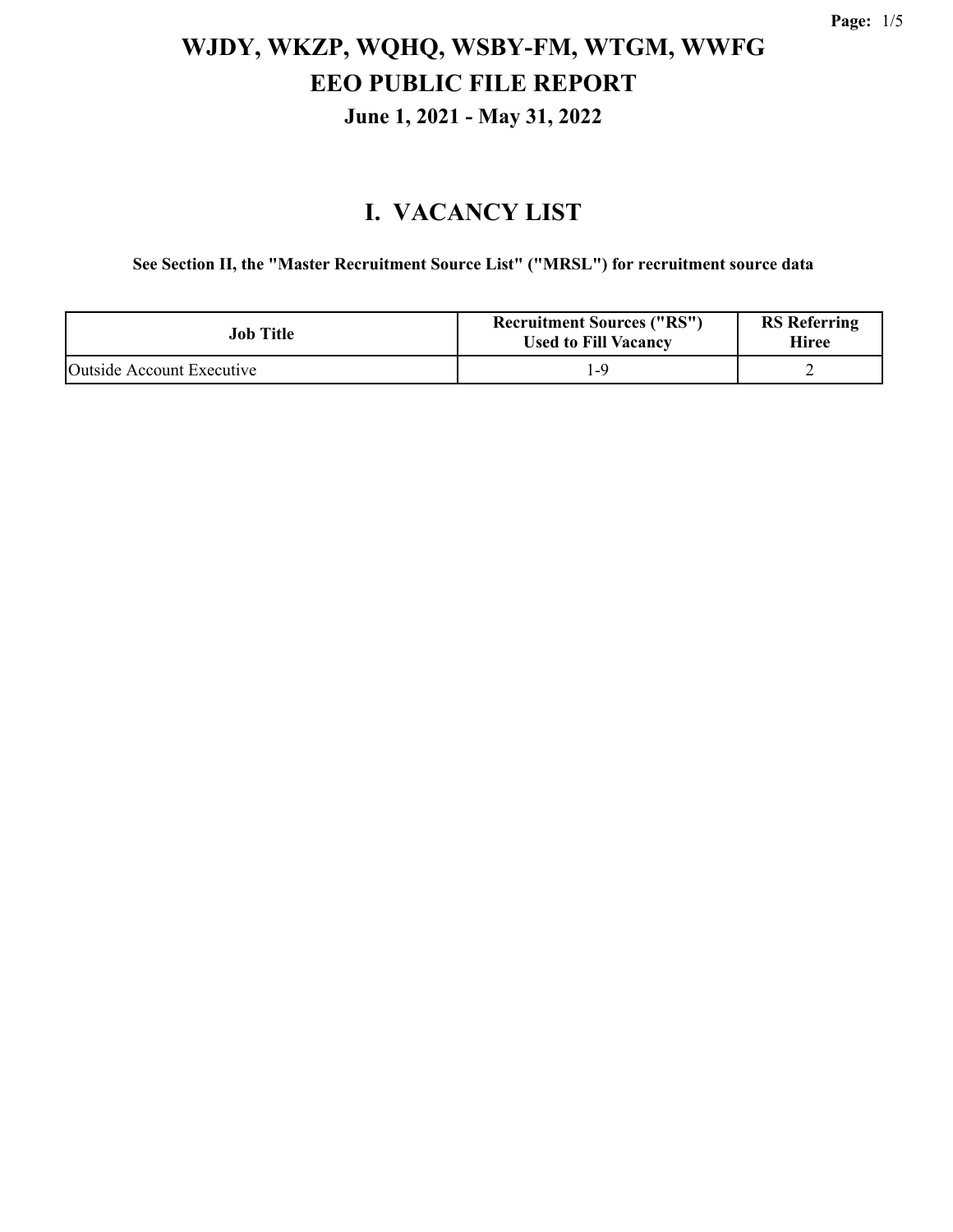### **II. MASTER RECRUITMENT SOURCE LIST ("MRSL")**

| <b>RS</b><br><b>Number</b> | <b>RS</b> Information                                                                                                                                                                                                                       | <b>Source Entitled</b><br>to Vacancy<br><b>Notification?</b><br>(Yes/No) | <b>No. of Interviewees</b><br><b>Referred by RS</b><br>Over<br><b>Reporting Period</b> |
|----------------------------|---------------------------------------------------------------------------------------------------------------------------------------------------------------------------------------------------------------------------------------------|--------------------------------------------------------------------------|----------------------------------------------------------------------------------------|
| $\mathbf{1}$               | American Women in Radio & Television<br>8405 Greensboro Dr., Suite 800<br>McLean, Virginia 22102<br>Phone: 703-506-3290<br>Url: www.awrt.org<br>Email: info@awrt.org<br>Fax: 1-703-506-3266<br>Maria E Brennan                              | N                                                                        | $\boldsymbol{0}$                                                                       |
| $\overline{2}$             | Glassdoor - Not directly contacted by SEU                                                                                                                                                                                                   | $\mathbf N$                                                              | $\mathbf{1}$                                                                           |
| $\overline{3}$             | iHeartMedia Talent Acquisition                                                                                                                                                                                                              | ${\bf N}$                                                                | $\overline{3}$                                                                         |
| 4                          | iHeartMedia.dejobs.org<br>20880 Stone Oak Pkwy<br>San Antonio, Texas 78258<br>Phone: 210-253-5126<br>Url: http://www.iheartmedia.dejobs.org<br><b>Talent Acquisition Coordinator</b><br><b>Manual Posting</b>                               | N                                                                        | $\boldsymbol{0}$                                                                       |
| 5                          | iHeartMediaCareers.com<br>20880 Stone Oak Pkwy<br>San Antonio, Texas 78258<br>Phone: 210-253-5126<br>Url: http://www.iheartmediacareers.com<br><b>Talent Acquisition Coordinator</b><br><b>Manual Posting</b>                               | N                                                                        | $\mathbf{0}$                                                                           |
| 6                          | National Association of Hispanic Journalists<br>1000 National Press Building 529 14th St., NW<br>Washington, District of Columbia 20045<br>Phone: 202-662-7145<br>N<br>Email: jobbank@nahj.org<br>$Fax: 1-202-662-7144$<br>Michelle Vignoli |                                                                          | $\boldsymbol{0}$                                                                       |
| $\tau$                     | Talker's Magazine<br>785 Williams Street #429<br>Longmeadow, Maine 01106<br>Fax: 1-413-565-5419<br><b>Job Postings</b>                                                                                                                      | N                                                                        | $\overline{0}$                                                                         |
| 8                          | University of Delaware-Career Services Center<br>401 Academy St<br>Newark, Delaware 19716-6510<br>Email: megreen@udel.edu<br>Marianne Green                                                                                                 | N                                                                        | $\mathbf{0}$                                                                           |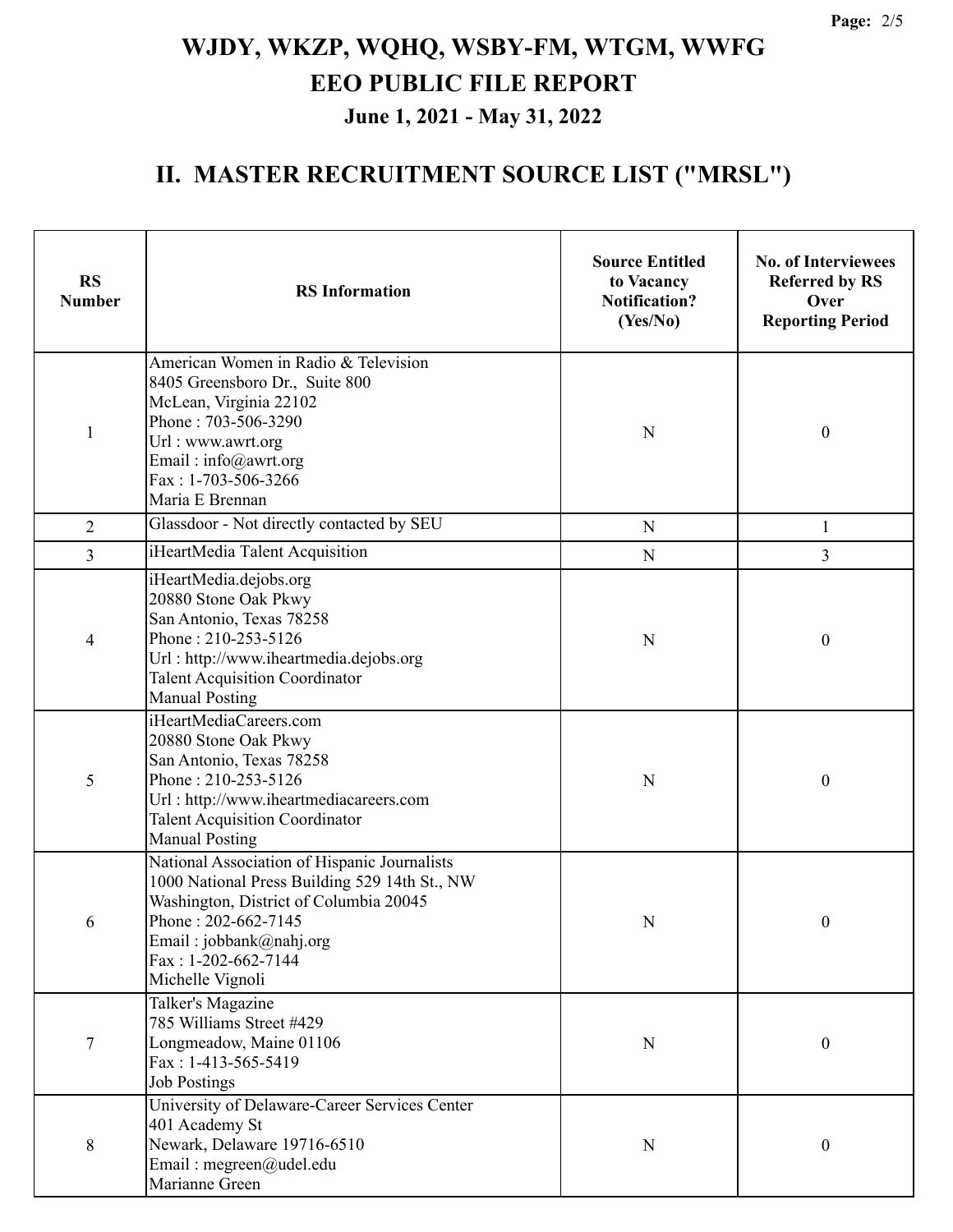### **II. MASTER RECRUITMENT SOURCE LIST ("MRSL")**

| <b>RS</b><br><b>Number</b> | <b>RS</b> Information                                                                                                                                                                                        | <b>Source Entitled</b><br>to Vacancy<br><b>Notification?</b><br>(Yes/No) | <b>No. of Interviewees</b><br><b>Referred by RS</b><br>Over<br><b>Reporting Period</b> |
|----------------------------|--------------------------------------------------------------------------------------------------------------------------------------------------------------------------------------------------------------|--------------------------------------------------------------------------|----------------------------------------------------------------------------------------|
| 9                          | www.mediagignow.com<br>300 South Riverside Plaza Suite 800<br>Chicago, Illinois 60606<br>Phone: 336-553-0620<br>Url: http://www.mediagignow.com<br>Email: customerservice@mediagignow.com<br>MediaGigNow.com | N                                                                        | 0                                                                                      |
|                            |                                                                                                                                                                                                              |                                                                          |                                                                                        |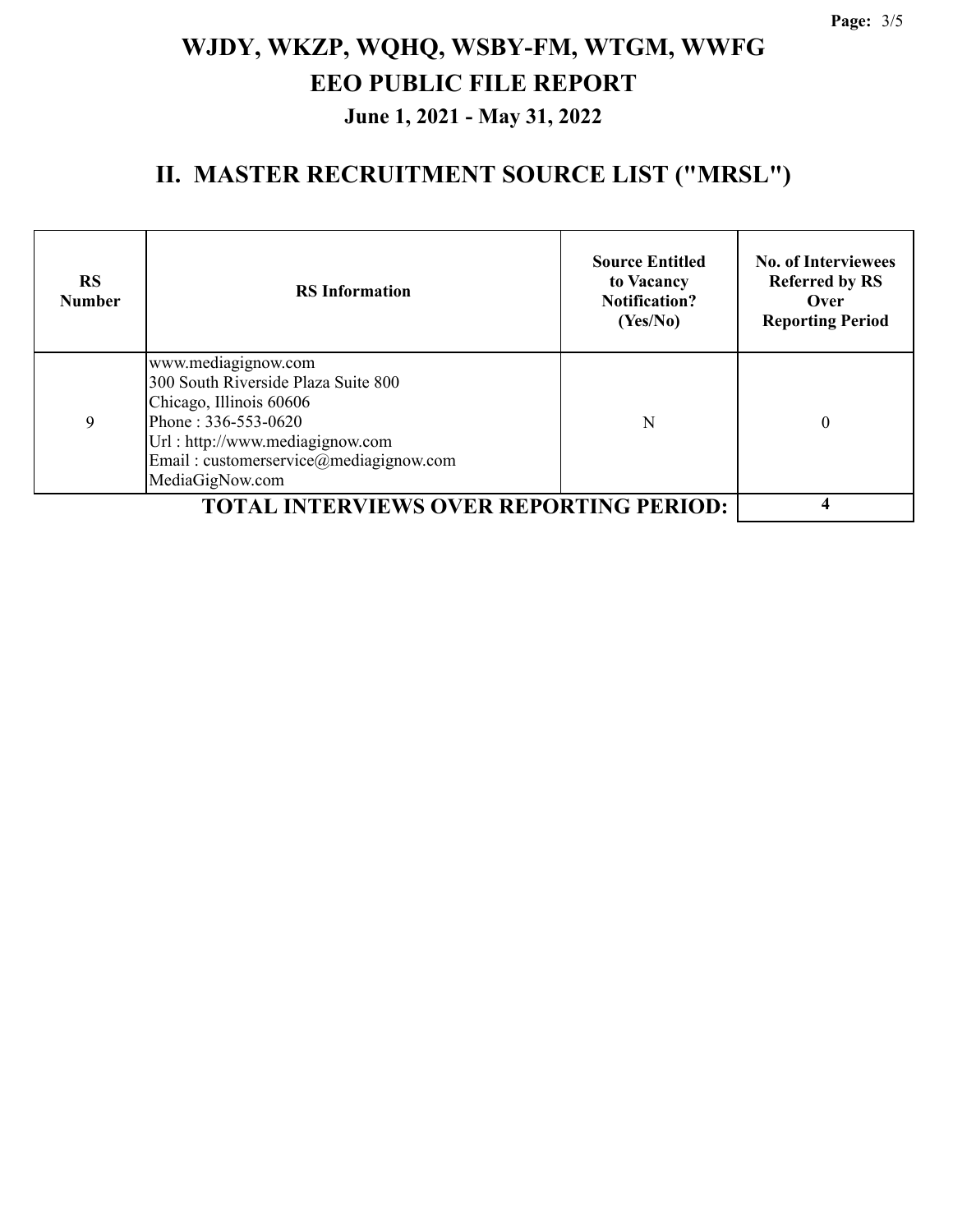#### **III. RECRUITMENT INITIATIVES**

|                          | <b>Date</b> | <b>Type of</b><br><b>Recruitment Initiative</b>                                    | <b>Brief Description Of Activity</b>                                                                                                                                                                                                                                                                                                                                                                                                                                                                                                                                                                                                                                                                                                                         | No. of<br><b>Stations</b> | <b>Participant Title</b> |
|--------------------------|-------------|------------------------------------------------------------------------------------|--------------------------------------------------------------------------------------------------------------------------------------------------------------------------------------------------------------------------------------------------------------------------------------------------------------------------------------------------------------------------------------------------------------------------------------------------------------------------------------------------------------------------------------------------------------------------------------------------------------------------------------------------------------------------------------------------------------------------------------------------------------|---------------------------|--------------------------|
|                          |             | (Menu Selection)                                                                   |                                                                                                                                                                                                                                                                                                                                                                                                                                                                                                                                                                                                                                                                                                                                                              | Participants              |                          |
| 1                        | 10/20/2021  | Participation in Job<br>Fairs                                                      | On October 20, 2021 our SEU<br>participated in the virtual 2021 Klein<br>Career & Internship Fair at Temple<br>University in Phila, PA. Our Vice<br>President of Sales discussed careers in<br>radio with interested attendees and<br>discussed employment opportunities at<br>iHeartMedia                                                                                                                                                                                                                                                                                                                                                                                                                                                                   |                           | VP of sales              |
| $\overline{2}$           | 2/17/2022   | Participation in Job<br>Fairs                                                      | On February 17, 2022 our SEU<br>participated in the virtual 2022 Klein<br>Career & Internship Fair at Temple<br>University in Phila, PA. Our Senior<br>Vice President of Sales discussed<br>careers in radio with interested attendees<br>and discussed employment opportunities<br>at iHeartMedia                                                                                                                                                                                                                                                                                                                                                                                                                                                           |                           | <b>Sr Vice President</b> |
| $\overline{3}$           | 2/28/2022   | Participation in Job<br>Fairs                                                      | On February 28, 2022 our SEU<br>participated in the virtual Internship Fair<br>& Career at Penn State University<br>Bellisario College of Communications.<br>Our Market President discussed careers<br>in radio with interested attendees and<br>discussed employment opportunities at<br>iHeartMedia                                                                                                                                                                                                                                                                                                                                                                                                                                                        |                           | Market president         |
| $\overline{\mathcal{A}}$ | 3/9/2022    | Participation in events<br>or programs sponsored<br>by educational<br>institutions | On March 9, 2022, our Market<br>President served as a guest speaker for<br>Mrs. Hentschel's Marketing Class at<br>Salisbury University in Salisbury, MD.<br>She discussed Broadcast & Digital<br>marketing and what strategies iHeart<br>offers clients and gave an overview on<br>how to strategize campaigns. For their<br>project, each student was given a budget<br>and a specific item to focus on, they<br>discussed marketing strategies that<br>would best fit. She also worked with the<br>students on building a radio script for<br>the campaign to be presented to the<br>client as their final project. There was a<br>brief Q&A at the end of class to discuss<br>careers, internships, and what iHeart can<br>offer graduates in the future. | 1                         | Market president         |